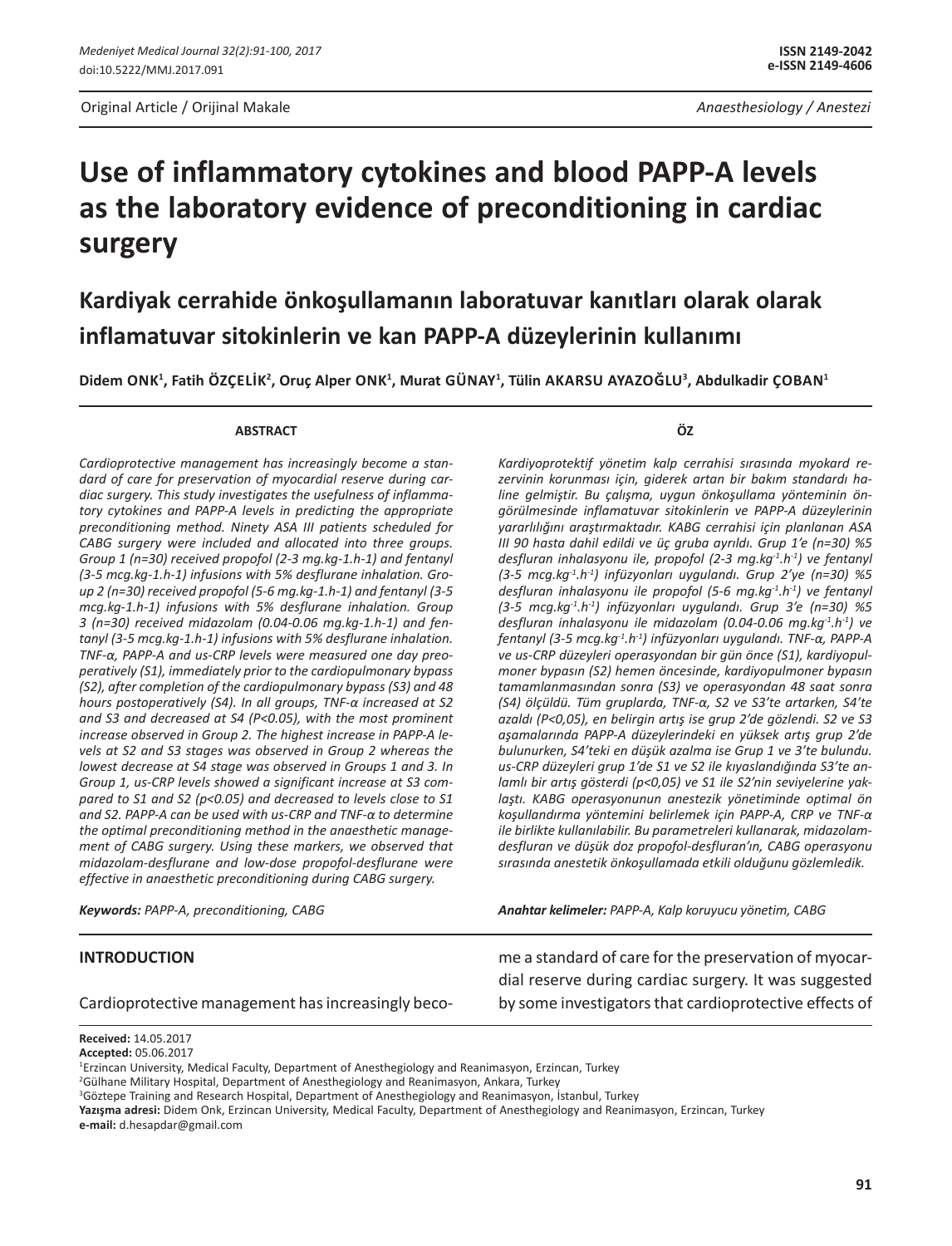anesthetics were associated with activation of adenosine triphosphate dependent potassium channels and stimulation of nitric oxide, both of which are known pathways activated during tissue inflammatory response $1,2$ . Moreover, some anesthetics were also proposed to play important roles in myocardial protection via stimulation of certain genes encoding synthesis of some proteins<sup>3</sup>. Considering this view, there has been increasing number of studies with inflammatory biomarkers to discover some laboratory evidence to warrant cardioprotective effects of anesthetics. However, data are scarce to justify routine use of any biomarker as the laboratory evidence of myocardial protection during cardiac surgery.

CRP has long been linked to cardiovascular diseases. It is primarily synthesized in the liver, and its plasma concentrations may increase hundreds of times during inflammation and infection<sup>4,5</sup>. TNF- $\alpha$  is another cytokine that plays an important role in inflammation and infection processes. It was reported that high TNF- $\alpha$  levels showed a positive correlation with heart failure<sup>6</sup>. Currently, TNF- $\alpha$  and CRP are accepted as independent predictors of adverse coronary and cardiovascular events as well as of several inflammatory diseases7,8. Since the degree of endothelial dysfunction in ischaemia/reperfusion damage is associated with TNF- $\alpha$  levels<sup>9,10</sup>, it is thought that TNF- $\alpha$  may be used in conjunction with CRP to assess the preconditioning properties of various anaesthetic strategies during coronary artery surgery. Studies have also demonstrated that CRP and TNF-α may increase the expression of pregnancy-associated plasma protein-A (PAPP-A) in human peripheral blood cells $10,11$ .

PAPP-A is mainly produced by placental syncytiotrophoblasts but may also be synthesized in fibroblasts, osteoblasts, vascular smooth muscle cells and endothelial cells $12,13$ . Studies suggest that PAPP-A may offer a potential biomarker for the early diagnosis and prediction of poor prognosis in patients with acute coronary syndrome<sup>14</sup>. Recently, Dembic et al.<sup>15</sup> found that high levels of PAPP-A are associated with increased risk of death from all causes of heart failure and PAPP-A is a potential prognostic marker of adverse outcomes in heart failure patients. However, data regarding its use in the determination of myocardial ischaemia/reperfusion damage are limited. The use of PAPP-A to assess the preconditioning properties of various anaesthetic management strategies during coronary artery bypass surgery has not yet been adequately addressed.

In this study, we sought to investigate the role of PAPP-A together with C-reactive protein (CRP) and tumor necrosis factor-alpha (TNF-α) as potential markers of preconditioning in patients undergoing cardiac surgery.

## **MaterIals and Methods**

The study was approved by the pharmaceutical review board of the Turkish Medicines and Medical Devices Agency [2015-AKD-31]. The study group comprised 90 patients aged over 20 years, with American Society of Anesthesiologists (ASA) scores of III, who were scheduled to undergo coronary artery bypass grafting surgery. Patients with an ejection fraction of <50%, unstable angina pectoris or moderate to severe infection were excluded to control for the potentially confounding effects of severe ischaemic or inflammatory processes. Patients were also excluded if they had received preoperative inotropes or if they had a clear indication for combined or emergency surgery.

Standard monitoring included one 12-lead and one 3-lead electrocardiogram (Philips, Nihonkohden) as well as pulse oximetry (Philips) for peripheral oxygen saturation. A peripheral line was introduced into the right antecubital vein, and a 20-G catheter was introduced into the right radial artery for invasive blood pressure monitoring.

After pre-oxygenation, all patients received propofol (Lipuro 1%, Braun, Melsungen, Germany) 1.5-2.0 mg.kg $^{-1}$  and 5-10  $\mu$ g.kg $^{-1}$  of fentanyl (Fentanyl, Mercury Pharma, London, UK). Then, 1 mg.kg<sup>-1</sup> intravenous rocuronium (Curon, Mustafa Nevzat, Istanbul, Turkey) was given to achieve neuromuscular blockade.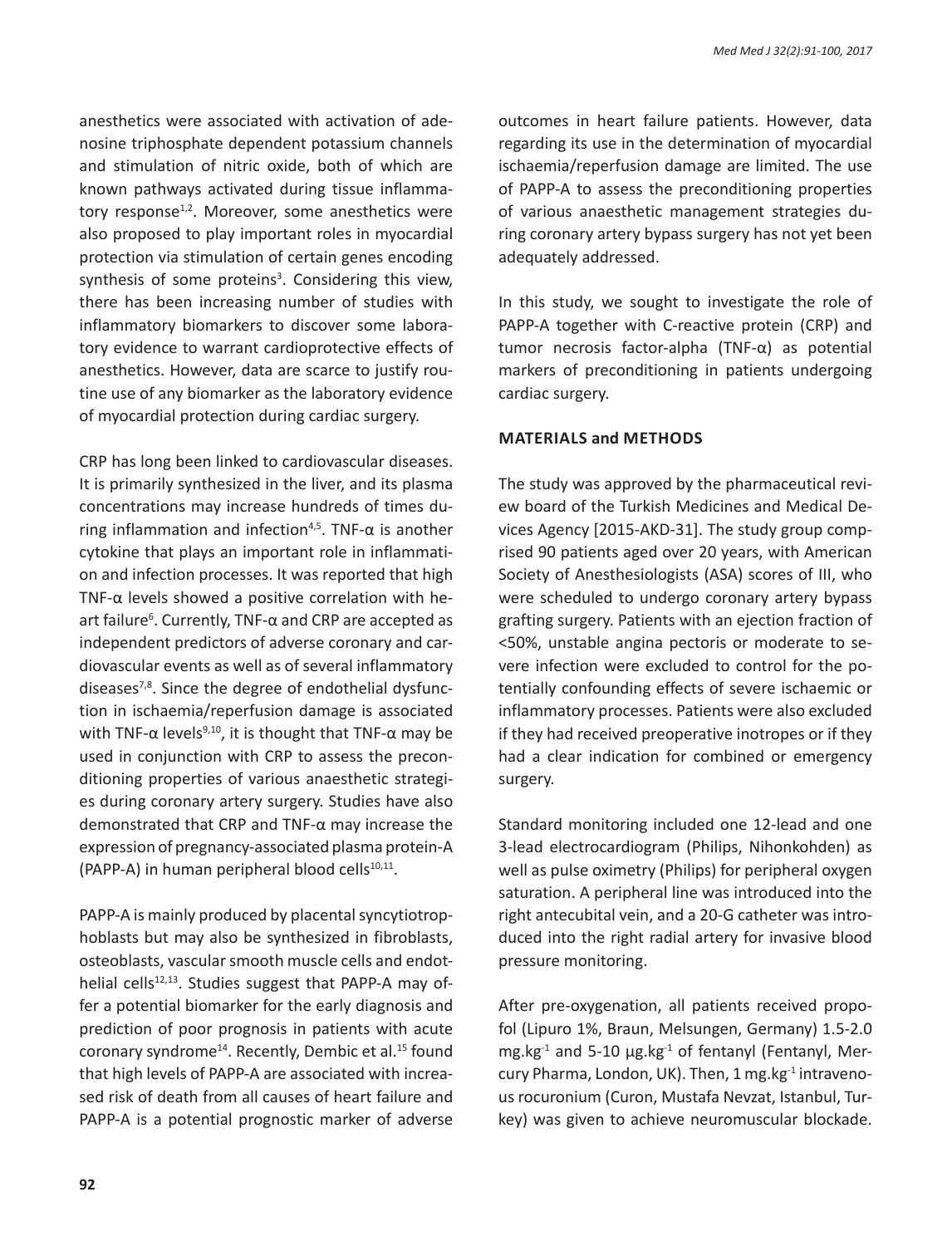After achieving adequate muscle relaxation, orotracheal intubation was performed. Patients were ventilated in volume-controlled ventilation mode with a 40/60% air/oxygen mixture given at a respiratory rate of 12 L.min<sup>-1</sup> and tidal volume of 8-10 mL.min<sup>-1</sup>. Positive end-expiratory pressure was set at 0 mbar with peak airway pressure set at 30 mbar. End-tidal CO2 levels were monitored using the Nihon Kohden Life Scope 14. After intubation, an 8 French central venous catheter (Arrow Sheath, USA) was introduced through the right internal jugular vein. Bispectral index (BIS) monitoring (Aspect Medical Systems, BIS, VISTATM, Covidien) was implemented in all cases.

Patients were randomly allocated to three groups to receive different types of anaesthetics during maintenance. Patients in Group 1 (n=30) received an intravenous infusion of 2% propofol (2-3 mg.kg $^{-1}$ .h $^{-1}$ ) in addition to a 5% desflurane inhalation (Suprane, Baxter, Puerto Rico, US) and fentanyl (3-5  $\mu$ g.kg<sup>-1</sup>.h<sup>-1</sup>). Patients in Group 2 (n=30) received an intravenous infusion of propofol (5-6 mg.kg $^{-1}$ .h $^{-1}$ ) combined with 5% desflurane and fentanyl (3-5  $\mu$ g.kg<sup>-1</sup>.h<sup>-1</sup>). Patients in Group 3 (n=30) received an infusion of midazolam (0.04-0.06 mg/kg/h) (Zolamid, Defarma, Istanbul, Turkey) and 5% desflurane inhalation in addition to the intravenous infusion of fentanyl  $(3-5 \mu g.kg^{-1}h^{-1})$ . Desflurane administration continued throughout the cardiopulmonary bypass. Patients were then cooled to 32°C.

Blood samples were taken one day before the operation (Stage  $1 = S1$ ), immediately prior to the cardiopulmonary bypass (S2), after completion of the cardiopulmonary bypass (S3) and 48 hours postoperatively (S4). An Enzyme-Linked Immuno-Sorbent Assay (ELI-SA) was used to detect TNF-α and PAPP-A levels. Blood samples were centrifuged immediately after blood-drawing and deep-frozen at -40°C. Ultrasensitive C-reactive protein (us-CRP), creatinine kinase (CK), CK-MB, troponin I, lactate dehydrogenase (LDH) and b-type natriuretic peptide (BNP) levels were measured using an Olympus AU400 automated chemistry analyser. Serum insulin and cortisol levels were measured using the Siemens Immulite 2000 Xpi assay.

#### **Statistical analysis**

All analyses were performed using SPSS 15.0 statistical software. Repeated-measures analysis of variance was used to compare parametric variables between related groups; the Friedman test was used to compare non-parametric variables. One-way Analysis of Variance (ANOVA) was used to compare parametric data between independent groups; the Kruskal-Wallis test was used to compare non-parametric data. The Spearman correlation was used to test for any linear relationship among non-parametric variables. A p-value of less than 0.05 was considered to be statistically significant.

#### **Results**

Distribution of age and body mass index (BMI) was not significantly different among groups (p=0.90 and p=0.51 respectively, according to one-way analysis of variance), indicating that these parameters had no confounding role. When compared to preoperative levels, creatinine kinase (CK), creatinine kinase MB (CKMB), lactate dehydrogenase (LDH), Troponin I, B-type natriuretic peptide (BNP) levels showed a significant increase at 48 hours after surgery (p<0.05) (Table 1). This may be explained by the well-known mechanism of tissue damage occurring during coronary artery bypass surgery. Similarly, cortisol levels of the patients in Group 2 were significantly higher at 48 hours after surgery when compared to the levels at the preoperative state (p<0.05). Cortisol levels of the patients in Groups 1 and 3 showed no significant difference at 48 hour after surgery compared to the levels obtained at the preoperative period, although there was a mild increase in both groups (p>0.05). There were no significant differences in TNF-alpha levels between S1 and S2, S1 and S4 or S2 and S4 stages both in Group 1 (patients who received suboptimal propofol and desflurane) and Group 3 (patients who received desflurane and midazolam) (p>0.05) whereas TNF-alpha levels were significantly higher at S3 stage when compared to any other stage (p<0.01). TNF-alpha levels were not significantly different between S1 and S2 stages in Group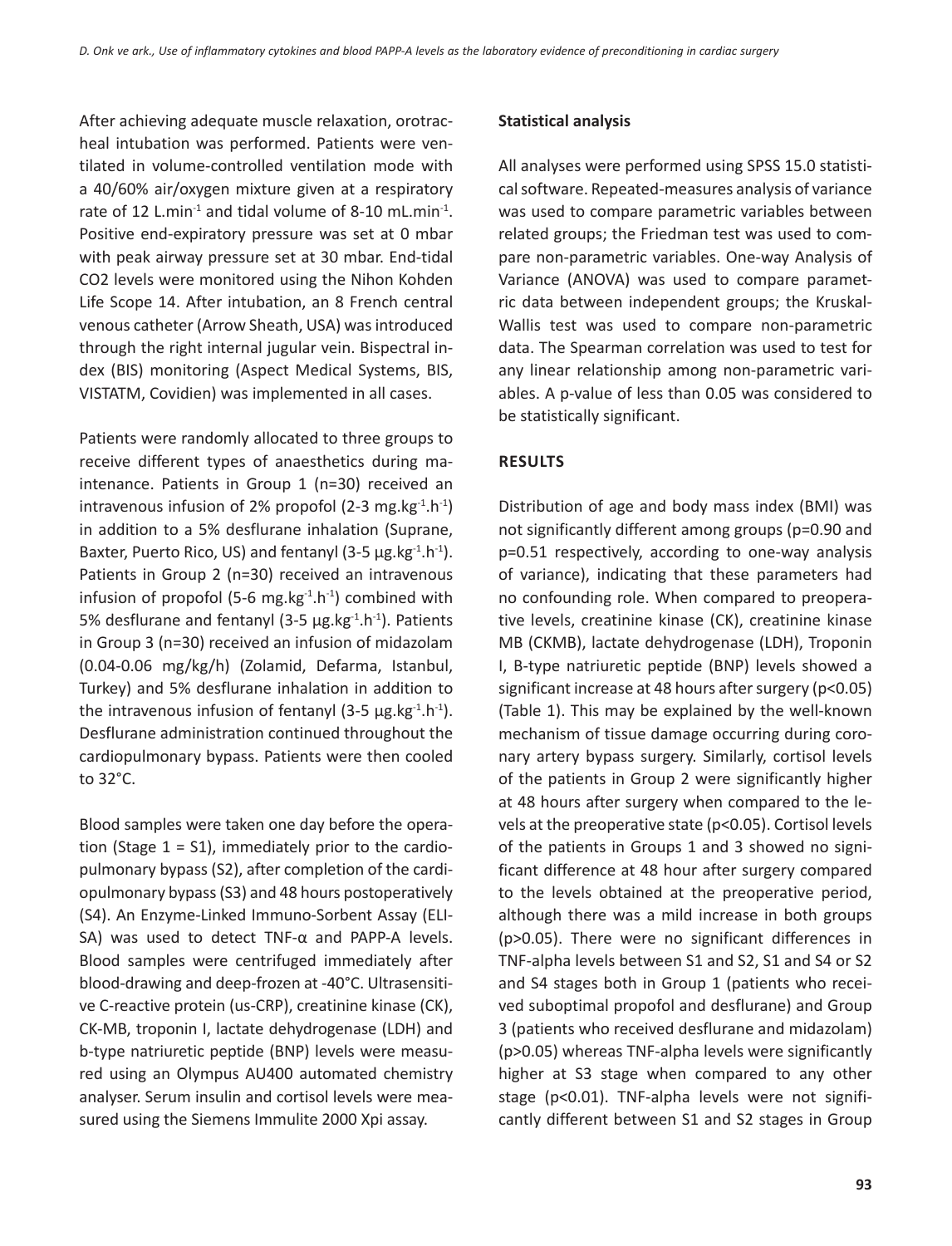|                                   |                          | Group 1                          |          |                          | Group 2                        |          |                          | Group 3                          |          |
|-----------------------------------|--------------------------|----------------------------------|----------|--------------------------|--------------------------------|----------|--------------------------|----------------------------------|----------|
| N                                 |                          | 30                               |          |                          | 30                             |          |                          | 30                               |          |
| Age, year<br>BMI, $\text{kg/m}^2$ |                          | $65.4 \pm 8.6$<br>$26.8 \pm 3.8$ |          |                          | $64.4 + 9.0$<br>$27.9 \pm 3.2$ |          |                          | $64.8 \pm 7.0$<br>$27.4 \pm 3.7$ |          |
|                                   | Preop<br><b>Mean</b> tSD | Postop<br><b>Mean±SD</b>         | *P       | Preop<br><b>Mean</b> tSD | Postop<br><b>Mean</b> tSD      | *P       | Preop<br><b>Mean</b> tSD | Postop<br><b>Mean</b> tSD        | *P       |
| CK, U/L                           | 107±100                  | 1097±752                         | < 0.0001 | 92±69                    | 1363±923                       | < 0.0001 | 90±53                    | 1155±775                         | < 0.0001 |
| CK-MB, U/L                        | 15±6                     | 63±36                            | < 0.0001 | $11\pm3$                 | 49±29                          | < 0.0001 | 14 <sub>±4</sub>         | 61±34                            | < 0.0001 |
| LDH, U/L                          | 275±184                  | 486±149                          | < 0.0001 | 226±188                  | 556±178                        | < 0.0001 | $236+129$                | 489±150                          | < 0.0001 |
| Troponin I, µg/L                  | $0.28 \pm 0.68$          | $2.40 \pm 1.68$                  | < 0.0001 | 0.32 0.65                | 5.76 10.47                     | < 0.0001 | 0.38 0.80                | $2.58 \pm 1.78$                  | < 0.0001 |
| BNP, $pg/ml$                      | 566±620                  | 2060±2420                        | < 0.0001 | 500±484                  | 2963±2508                      | < 0.0001 | 413±344                  | 1863±2403                        | < 0.0001 |
| Cortisol, ug/dl                   | $19.3 \pm 7.7$           | $20.6 \pm 6.6$                   | 0.4463   | $19.5 \pm 8.7$           | $31.7 \pm 20.0$                | 0.0024   | $20.2 + 9.3$             | $21.0 \pm 6.8$                   | 0.6908   |
| Insulin, $mU/L$                   | $13.7 + 9.9$             | $21.1 \pm 15.7$                  | 0.0253   | $12.2 \pm 6.5$           | $25.6 \pm 11.0$                | < 0.0001 | $14.1 \pm 8.8$           | $21.4 \pm 14.7$                  | 0.0245   |

**Table 1. Comparison of data from patient groups before and after the operation.**

*\*Paired t test between preop and postop, Preop: The day before the operation, Postop: 48 hours after the operation, SD: Standard deviation.*

**Table 2. Comparison of the TNF-alpha data of stages belonging to all groups.**

|                     |                              | S <sub>1</sub>   |          | S <sub>2</sub>            |                                  | S <sub>3</sub>                   | <b>S4</b>                  | P value            |
|---------------------|------------------------------|------------------|----------|---------------------------|----------------------------------|----------------------------------|----------------------------|--------------------|
|                     | N                            | 30               |          | 30                        |                                  | 30                               | 30                         |                    |
| Group 1             | Mean± SD<br>$15.81 \pm 2.78$ |                  |          | 15.69±4.81                | 81.12±75.91                      |                                  | 21.95±6.23                 |                    |
|                     | Min. - Max.                  | 10.06-20.72      |          | 8.93-28.65<br>13.89-17.48 | 7.22-308.16<br>52.78-109.46      |                                  | 10.80-34.20<br>19.62-24.28 | $*<0.0001$         |
|                     | 95% CI From-To               | 14.78-16.85      |          |                           |                                  |                                  |                            |                    |
|                     | Comparison                   | S1 vs S2         | S1 vs S3 | S1 vs S4                  | S <sub>2</sub> vs S <sub>3</sub> | S <sub>2</sub> vs S <sub>4</sub> | S3 vs S4                   |                    |
|                     | P value $*$                  | >0.05            | < 0.001  | >0.05                     | < 0.001                          | >0.05                            | < 0.001                    |                    |
|                     | Group 2 Mean± SD             | 15.76±2.19       |          | 16.20±8.85                |                                  | 114.23±79.23                     | 49.66±46.42                |                    |
|                     | Min. - Max.                  | 11.26-19.80      |          | 5.58-46.40                | 8.49-306.54                      |                                  | 12.19-187.30               |                    |
|                     | 95% CI From-To               | 14.94-16.58      |          | 12.90-19.51               | 84.64-143.81                     |                                  | 32.33-66.99                | $*<0.0001$         |
|                     | Comparison                   | S1 vs S2         | S1 vs S3 | S1 vs S4                  | S <sub>2</sub> vs S <sub>3</sub> | <b>S2 vs S4</b>                  | S3 vs S4                   |                    |
|                     | P value $*$                  | >0.05            | < 0.001  | < 0.05                    | < 0.001                          | < 0.05                           | < 0.001                    |                    |
|                     | Group 3 Mean± SD             | $16.34 \pm 2.23$ |          | 17.01±3.95                |                                  | 90.86±40.19                      | 18.71±4.26                 |                    |
|                     | Min. - Max.                  | 12.30-19.98      |          | 10.76-25.44               |                                  | 22.33-174.45                     | 11.44-28.32                |                    |
|                     | 95% CI From-To               | 15.50-17.17      |          | 15.54-18.49               | 75.86-105.87                     |                                  | 17.11-20.30                | $^{\circ}$ <0.0001 |
|                     | Comparison                   | S1 vs S2         | S1 vs S3 | <b>S1 vs S4</b>           | S <sub>2</sub> vs S <sub>3</sub> | S <sub>2</sub> vs S <sub>4</sub> | S3 vs S4                   |                    |
|                     | P value $*$                  | >0.05            | < 0.001  | >0.05                     | < 0.001                          | >0.05                            | < 0.001                    |                    |
|                     |                              | <b>G1 vs G2</b>  |          | G1 vs G3                  |                                  | <b>G2 vs G3</b>                  |                            |                    |
| Comparison for S1   |                              |                  |          |                           |                                  |                                  |                            | $b$ 0.5977         |
| Comparison for S2   |                              |                  |          |                           |                                  |                                  |                            |                    |
| Comparison for S3   |                              |                  |          |                           |                                  |                                  |                            |                    |
| Comparison for S4 * |                              | < 0.001          |          | >0.05                     |                                  | < 0.001                          |                            | $b$ <0.0001        |

<sup>a</sup>Repeated Measures ANOVA, <sup>b</sup>One-way Analysis of Variance (ANOVA)

*If P value obtained by ANOVA is <0.05, \*Tukey-Kramer Multiple Comparisons Test (Post-hoc tests) was used to compared all stages (S1, S2, S3 and S4). Post tests were not calculated because the P value was greater than 0.05. S: Stage, S1: The day before the operation, S2: Before institution of cardiopulmonary bypass, S3: After completion of cardiopulmonary bypass, S4: 48 hours after the operation, G: Group, CI: Confidence Interval, Min.-Max.: Minimum-Maximum*

2 (propofol+desflurane group ) whereas differences in TNF-alpha levels were significant among all other stages (p<0.05) (Table 2). Based on these results, we observed that TNF-alpha level of the patients showed a marked increase immediately after removal of the cross clamp (stage 3) while it decreased significantly at 48th postoperative hour, except for patients in Group 2 (p<0.01) (Table 1). We also found that the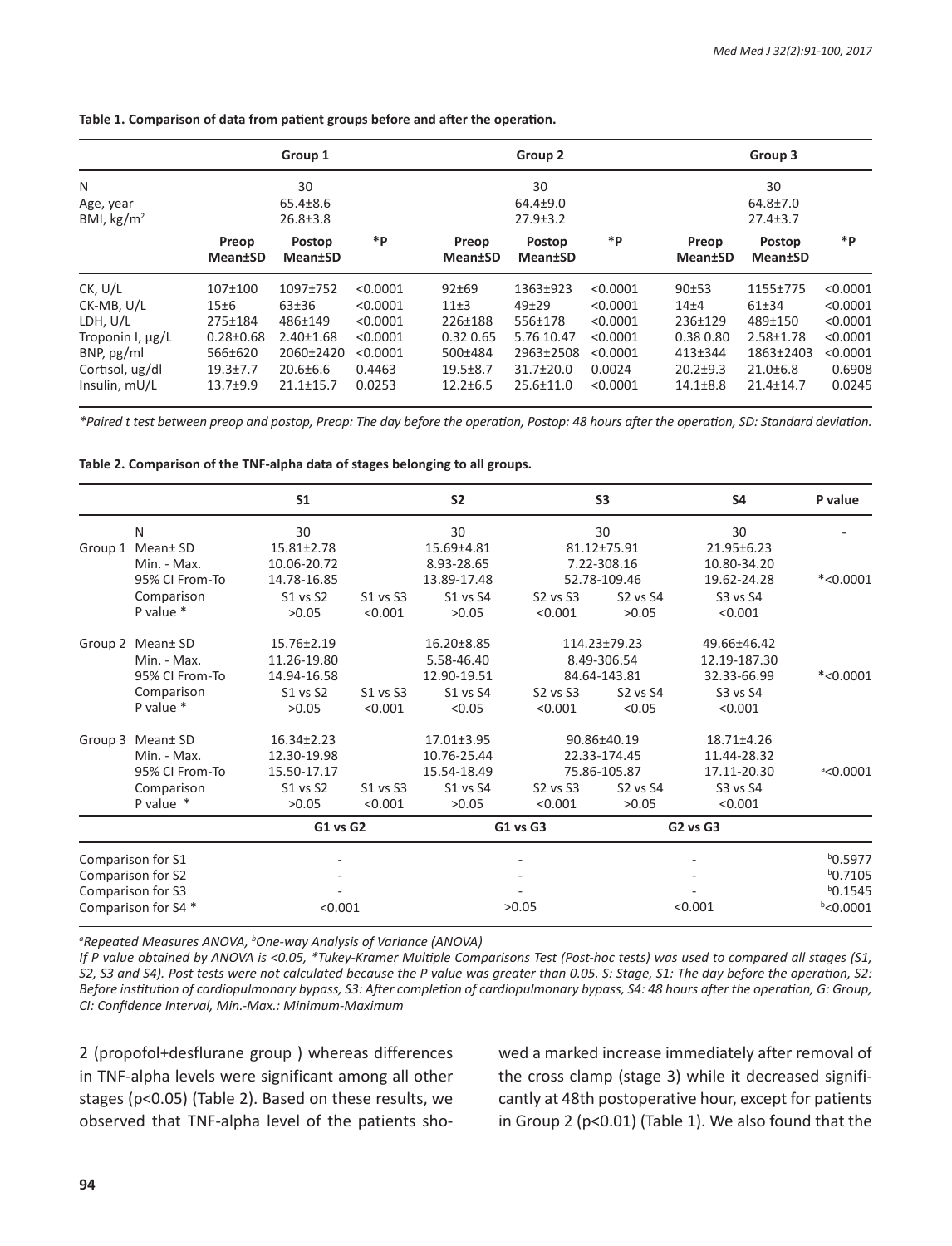|                      |                        | S <sub>1</sub>  |          | S <sub>2</sub>            |                                  | S <sub>3</sub>           | S <sub>4</sub>  | P value            |
|----------------------|------------------------|-----------------|----------|---------------------------|----------------------------------|--------------------------|-----------------|--------------------|
|                      | N                      | 30              |          | 30                        |                                  | 30                       | 30              |                    |
| Group 1              | Mean± SD               | $3.32 \pm 0.51$ |          | 23.24±18.01               |                                  | 29.68±17.53              | $3.11 \pm 0.52$ |                    |
|                      | Min.-Max.              | 2.39-4.50       |          | 2.65-64.17<br>16.51-29.96 |                                  | 4.54-67.06               | 2.33-4.18       |                    |
|                      | 95% CI From-To         | 3.13-3.51       |          |                           | 23.14-36.23                      |                          | 2.91-3.30       | $^{\circ}$ <0.0001 |
|                      | Comparison             | S1 vs S2        | S1 vs S3 | <b>S1 vs S4</b>           | S2 vs S3                         | <b>S2 vs S4</b>          | S3 vs S4        |                    |
|                      | P value **             | < 0.001         | < 0.001  | >0.05                     | >0.05                            | < 0.001                  | < 0.001         |                    |
|                      | Group 2 Mean± SD       | $3.15 \pm 0.51$ |          | 36.00±20.13               |                                  | 39.10±18.10              | $7.23 \pm 5.66$ |                    |
|                      | Min.-Max.<br>2.35-4.13 |                 |          | 4.07-73.50                | 3.17-72.36                       |                          | 2.36-22.50      |                    |
|                      | 95% CI From-To         | 2.96-3.34       |          | 28.48-43.52               | 32.35-45.86                      |                          | 5.12-9.34       | $b$ <0.0001        |
|                      | Comparison             | S1 vs S2        | S1 vs S3 | <b>S1 vs S4</b>           | S <sub>2</sub> vs S <sub>3</sub> | <b>S2 vs S4</b>          | S3 vs S4        |                    |
|                      | P value *              | < 0.001         | < 0.001  | >0.05                     | >0.05                            | < 0.001                  | < 0.001         |                    |
|                      | Group 3 Mean± SD       | $3.23 \pm 0.53$ |          | 33.62±19.64               |                                  | 35.37±20.67              | $3.35 \pm 1.48$ |                    |
|                      | Min.-Max.              | 2.51-4.26       |          | 4.02-74.78                |                                  | 2.60-91.46               | 2.00-9.12       | $b$ <0.0001        |
|                      | 95% CI From-To         | 3.04-3.43       |          | 26.28-40.95               | 27.65-43.08                      |                          | 2.80-3.91       |                    |
|                      | Comparison             | <b>S1 vs S2</b> | S1 vs S3 | S1 vs S4                  | S2 vs S3                         | S2 vs S4                 | S3 vs S4        |                    |
|                      | P value *              | < 0.001         | < 0.001  | >0.05                     | >0.05                            | < 0.001                  | < 0.001         |                    |
|                      |                        | <b>G1 vs G2</b> |          | <b>G1 vs G3</b>           |                                  | <b>G2 vs G3</b>          |                 |                    |
| Comparison for S1    |                        |                 |          |                           |                                  |                          |                 | 0.4601             |
| Comparison for S2 ** |                        |                 | < 0.05   |                           | >0.05                            |                          | >0.05           |                    |
| Comparison for S3    |                        |                 |          |                           |                                  | $\overline{\phantom{a}}$ |                 | 0.1548             |
| Comparison for S4 *  |                        |                 | < 0.01   |                           | >0.05                            |                          | < 0.01          |                    |

#### **Table 3. Comparison of the PAPP-A data of stages belonging to all groups.**

*a Repeated Measures ANOVA, <sup>b</sup> Friedman Test (Nonparametric Repeated Measures ANOVA), <sup>c</sup> One-way Analysis of Variance (ANOVA), d Kruskal-Wallis Test (Unpaired Nonparametric ANOVA), vs: versus.*

*If P value obtained by ANOVA is <0.05, \*Dunn's or \*\*Tukey-Kramer Multiple Comparisons Test (Post-hoc tests) was used to compared all stages (S1, S2 and S3). Post tests were not calculated because the P value was greater than 0.05.*

increase in TNF-alpha levels which occurred at S3 in all groups returned to normal levels at S4 stage only in Groups 1 and 3 (p>0.05).

In all groups, the difference in PAPP-A levels were not significant between S1 and S4 or S2 and S3 (p>0.05) whereas differences were significant among all other stages (p>0.05) (Table 3). It is obvious that the marked increase seen in PAPP-A levels at S2 stage (p<0.01) was due to the surgical trauma. This increase continued throughout the S3 stage and the PAPP-A levels returned to normal at S4 stage (Figure 2). The highest increase in PAPP-A levels at S2 and S3 stages was observed in Group 2 whereas the lowest decrease at S4 stage was observed in Groups 1 and 3. This decrease in Group 2 was relatively lower when compared to Groups 1 and 3 (p<0.01).

us-CRP levels were not significantly different between S1 and S2 in Groups 2 and 3 (p>0.05) whereas us-



Figure 1. Comparison of TNF-alpha levels among four different stages. TNF-alpha levels showed a significant increase at stage 4 particularly in Group 1 when compared to other groups (p<0.01).

CRP increased significantly at S3 and S4 (p<0.05). In Group 1, us-CRP levels were similar between S1 and S2 (p>0.05) whereas us-CRP levels showed a significant increase at S3 compared to S1 and S2 (p<0.05) and decreased to levels close to S1 and S2 levels at S4 (p>0.05) (Table 4 and Figure 3).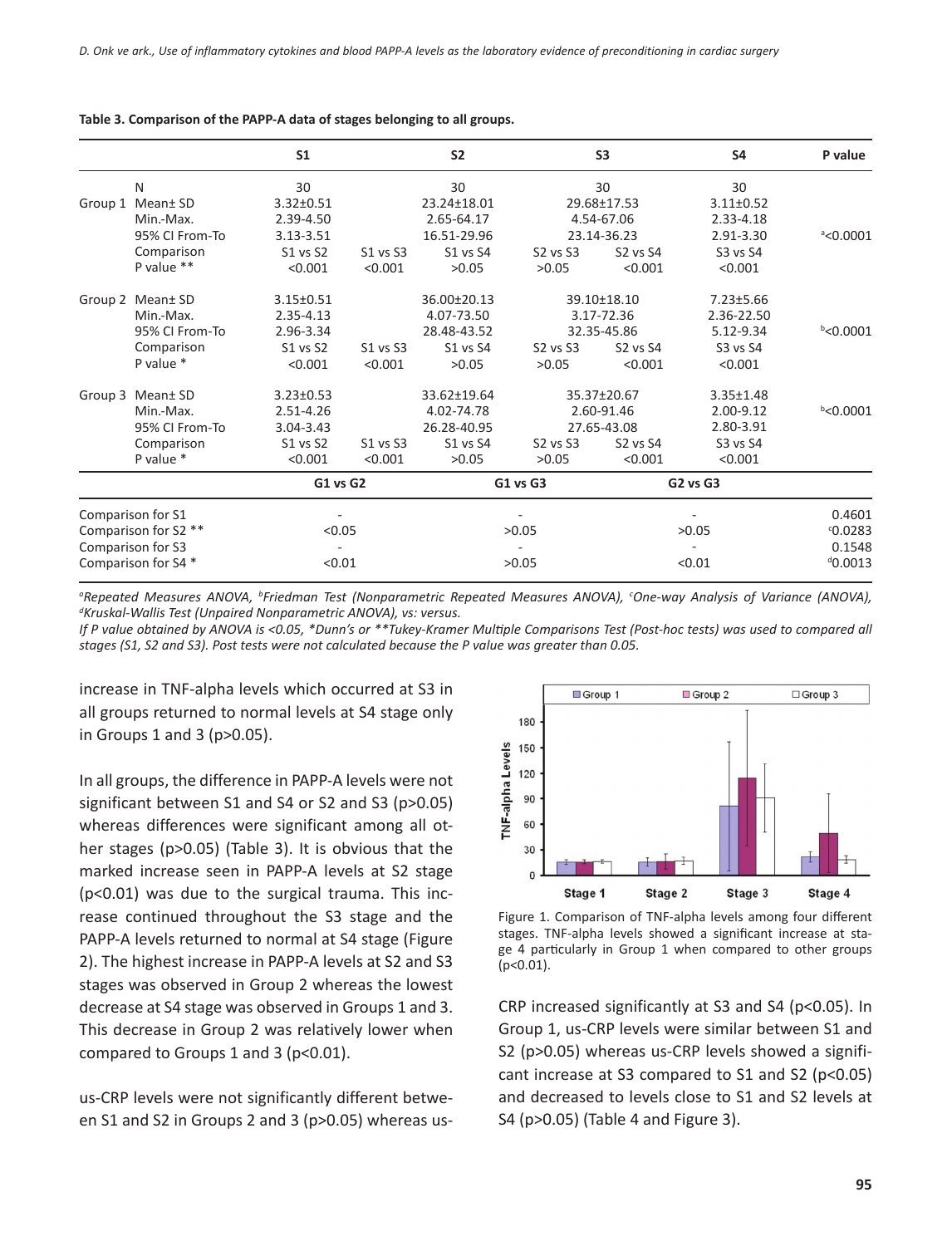

Figure 2. Comparison of PAPP-A levels among four different stages. PAPP-A levels showed a significant increase at stages 2 and 3 when compared to other stages (p<0.001). The most pronounced increase was seen in group 2. The most significant decline in PAPP-a levels in the postoperative period was seen in groups 1 and 3 whereas the decline in Group 2 was more limited than that in group 1 and 3 (p<0.01).

These findings show that TNF-alpha and us-CRP levels significantly increased at S3 (p<0.05) and decreased at S4 (p<0.05) in all groups, except for the



Figure 3. Comparison of us-CRP levels among four different stages. In all three groups, there was a significant increase in us-CRP levels at stage 3 when compared to other stages (p<0.01). The most pronounced increase was seen in group 2 (p<0.05).

us-CRP levels of the patients in Group 2. We found a weak but statistically significant correlation between TNF-alpha and us-CRP levels (Spearman r=0.2238 and 95% CI: 0.1202 - 0.3225, p<0.0001).

|                      |                         | S <sub>1</sub>  |                 | <b>S2</b>               |                                  | S <sub>3</sub>   | <b>S4</b>                 | P value            |
|----------------------|-------------------------|-----------------|-----------------|-------------------------|----------------------------------|------------------|---------------------------|--------------------|
|                      | N                       | 30              |                 | 30                      |                                  | 30               | 30                        |                    |
|                      | Group 1 Mean± SD        | $5.66{\pm}4.29$ |                 | $5.82 \pm 4.25$         |                                  | 10.05±8.36       | 14.03±3.89                |                    |
|                      | Min.-Max.               | 0.80-15.70      |                 | 0.90-18.10<br>4.24-7.41 | 1.44-46.44<br>6.93-13.18         |                  | 7.30-23.10<br>12.57-15.48 | <sup>ª0.0020</sup> |
|                      | 95% CI From-To          | 4.05-7.26       |                 |                         |                                  |                  |                           |                    |
|                      | Comparison              | <b>S1 vs S2</b> | S1 vs S3        | S1 vs S4                | S2 vs S3                         | <b>S2 vs S4</b>  | S3 vs S4                  |                    |
|                      | P value **              | >0.05           | < 0.01          | < 0.001                 | < 0.01                           | < 0.001          | < 0.05                    |                    |
|                      | Group 2 Mean± SD        | $6.66 \pm 5.33$ |                 | $6.25 \pm 4.29$         |                                  | 11.48±8.34       | 19.13±7.39                |                    |
|                      | 0.90-22.80<br>Min.-Max. |                 |                 | 0.60-18.30              | 1.89-38.43                       |                  | 8.60-41.40                |                    |
|                      | 95% CI From-To          | 4.67-8.65       |                 | 4.65-7.85               |                                  | 8.37-14.59       | 16.37-21.89               | $8$ <0.0001        |
|                      | Comparison              | <b>S1 vs S2</b> | S1 vs S3        | S1 vs S4                | S2 vs S3                         | S2 vs S4         | S3 vs S4                  |                    |
|                      | P value *               | >0.05           | < 0.01          | < 0.001                 | < 0.01                           | < 0.001          | < 0.001                   |                    |
|                      | Group 3 Mean± SD        | $5.20 \pm 4.86$ |                 | $5.12 \pm 3.17$         |                                  | $10.14 \pm 6.73$ | 14.49±6.40                |                    |
|                      | Min.-Max.               | $0.80 - 24.40$  |                 | 1.80-12.70              |                                  | 1.40-29.10       | 4.10-32.10                | $^{\circ}$ <0.0001 |
|                      | 95% CI From-To          | 3.38-7.02       |                 | 3.94-6.31               | 7.62-12.65                       |                  | 12.11-16.88               |                    |
|                      | Comparison              | S1 vs S2        | S1 vs S3        | S1 vs S4                | S <sub>2</sub> vs S <sub>3</sub> | <b>S2 vs S4</b>  | S3 vs S4                  |                    |
|                      | P value *               | >0.05           | < 0.001         | < 0.001                 | < 0.001                          | < 0.001          | < 0.001                   |                    |
|                      |                         |                 | <b>G1 vs G2</b> |                         | <b>G1 vs G3</b>                  |                  | <b>G2 vs G3</b>           |                    |
| Comparison for S1    |                         | ٠               |                 |                         |                                  |                  |                           | 0.4933             |
| Comparison for S2    |                         |                 |                 |                         |                                  |                  |                           |                    |
| Comparison for S3    |                         |                 |                 |                         |                                  |                  |                           |                    |
| Comparison for S4 ** |                         |                 | < 0.01          |                         | >0.05                            |                  | < 0.05                    |                    |

#### **Table 4. Comparison of the us-CRP data of stages belonging to all groups.**

*a Repeated Measures ANOVA, <sup>b</sup> Friedman Test (Nonparametric Repeated Measures ANOVA), <sup>c</sup> One-way Analysis of Variance (ANOVA), d Kruskal-Wallis Test (Unpaired Nonparametric ANOVA), vs: versus.*

*If P value obtained by ANOVA is <0.05, \*Dunn's or \*\*Tukey-Kramer Multiple Comparisons Test (Post-hoc tests) was used to compared all stages (S1, S2 and S3). Post tests were not calculated because the P value was greater than 0.05.*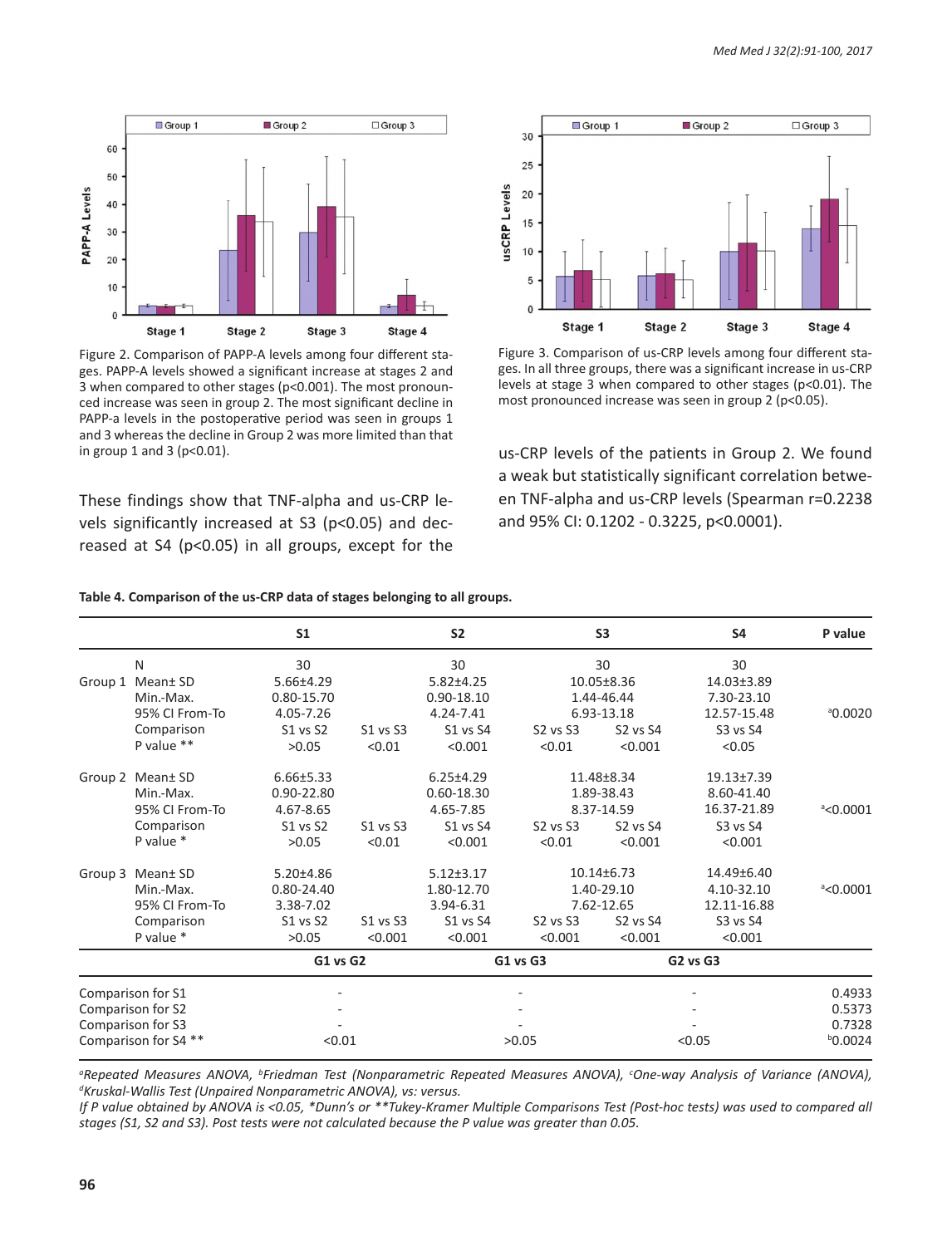## **DIscussIon**

Anesthetic preconditioning has an important role in reducing the risk and extend of the myocardial damage which occurs during cardiac surgery. Preconditioning mimics the natural ischemic process and thus prepares the myocardium against the ischemic insult that will occur secondary to restoration of the blood flow to the myocardial tissue. Myocardial preconditioning is achieved by release of protective enzymes in the short term whilst by stimulating *de novo* synthesis of these enzymes in the long term. Moreover, it was reported that some volatile anesthetics (e.g. sevoflurane) may reduce the inflammatory response which occurs against ischemic reperfusion and proinflammatory stimulation<sup>3,16,17</sup>.

The use of TNF-α, us-CRP and other cytokines has gained popularity due to the ischaemic process that occurs during cardiac surgery. Indeed, surgery itself here produces an artificial ischaemic condition through the activation and release of certain inflammatory cytokines. Thus, one might presume a negative correlation between cytokine levels and the effectiveness of the anaesthetic pre-conditioning modalities used to alleviate the ischaemic condition created by the cardiac surgery and to accelerate overall healing. Several anaesthetic preconditioning options are available today, including propofol-desflurane and desflurane-midazolam combinations. However, which of these options is most effective remains controversial. Using blood levels of TNF-α and us-CRP, well-known markers of inflammation, as well as PAPP-A, a novel ischaemic biomarker, as the criteria for selection seems to be the most practical approach.

We found that TNF-α was highest immediately after completion of the cardiopulmonary bypass (S3), when the ischaemic and traumatic insult is most severe. We also observed that TNF-α levels were lower in Groups 1 and 3 compared to Group 2. This finding may be attributed to the anti-inflammatory and strong preconditioning effects of propofol, desflurane and midazolam demonstrated previously<sup>18,19</sup>.

Moreover, the combined use of these agents might have augmented their individual effects. We found that low-dose propofol-desflurane and desfluranemidazolam were more effective in decreasing TNF-α levels than the use of propofol-desflurane combination. Since the difference in TNF-α levels was not of statistical significance, these two methods should be considered as equivalent and the decision should be left to the anaesthesiologist's discretion after a consideration of each method's technical convenience. In addition, given the higher cortisol levels observed in the propofol-desflurane group (Group 2) compared to other groups at the 48<sup>th</sup> postoperative hour, it may be suggested that the use of propofol (5-6 mg.kg $^{-1}$ .h $^{-1}$ ) would not provide adequate anaesthetic preconditioning. Because cortisol is an anti-inflammatory hormone, levels of the hormone probably rose to compensate for the more severe inflammation in Group 2 as compared to other groups. However, further study is warranted to test this postulation.

Our finding that TNF-α levels showed significant decreases at the 48th postoperative hour may be supported by one previous study<sup>20</sup> that demonstrated that propofol possesses antioxidant effects. This finding may further be supported by a recent study demonstrating a decrease in TNF-α levels after cardiopulmonary bypass with the use of low-dose propofol $^{21}$ . However, this hypothesis should be tested by additional well-designed studies. Our findings, in contrast, showed a greater decrease in TNF-α levels after the addition of desflurane to low-dose propofol, resulting in more effective anaesthetic preconditioning. In other words, desflurane and low-dose propofol acted synergistically. We also believe that the combination of desflurane and midazolam potentiated the effect of each compound on TNF-α levels. TNF-α levels returned to baseline at the 48th postoperative hour in Groups 1 and 3, with the change more dramatic in Group 3.

There have been a number of studies comparing inhalation anaesthesia with intravenous anaesthesia in the context of preconditioning<sup>22,23</sup>. More recently, several studies have investigated the effectiveness of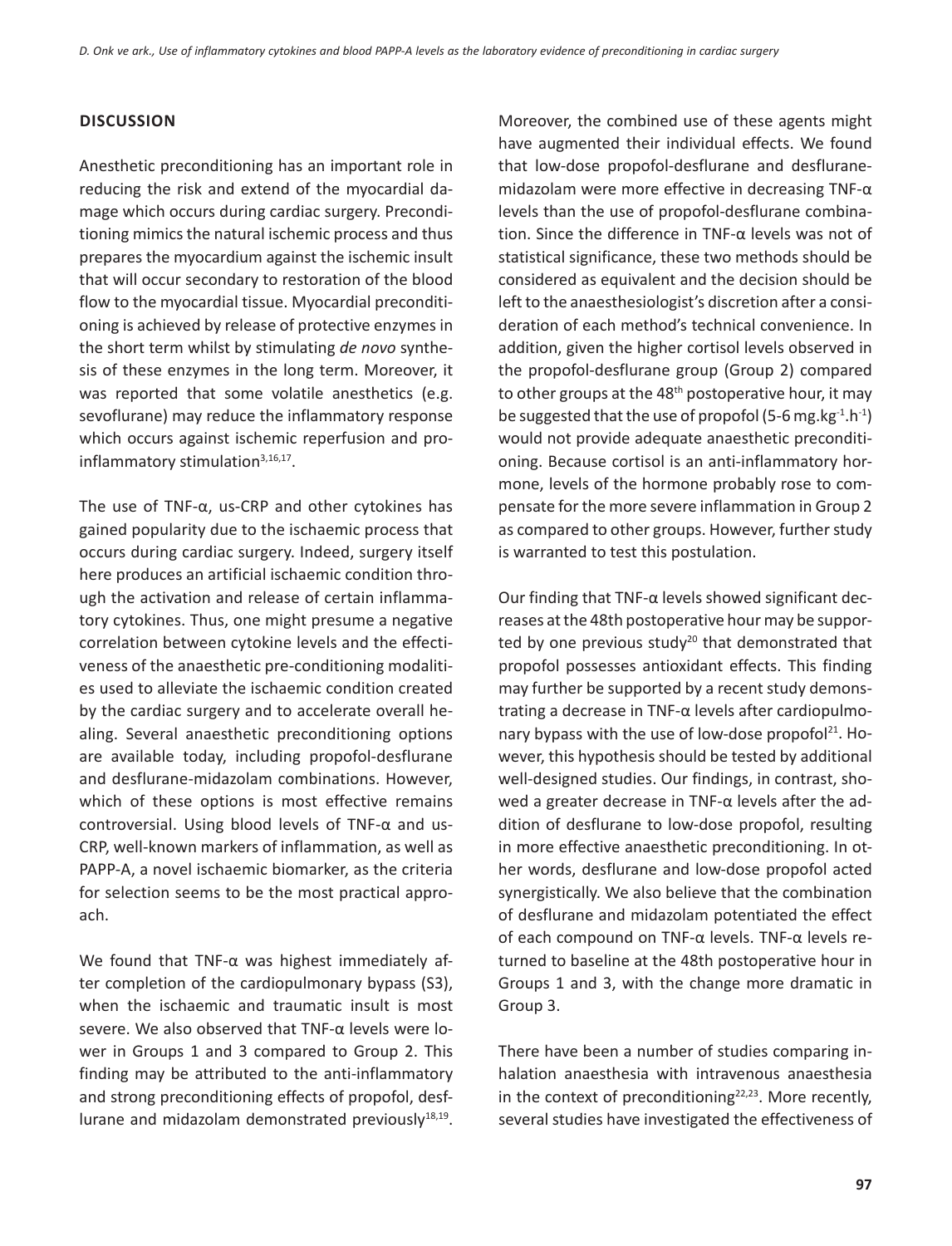isoflurane-propofol and sevoflurane-propofol on preconditioning and cardioprotectiveness $24,25$  by comparing the drugs individually or in combination.

Another notable finding from these experiments was that PAPP-A levels began to rise with the onset of surgical trauma just prior to the cardiopulmonary bypass in all groups, and this increase continued at Stage 3 (where actual myocardial ischaemia occurs), and PAPP-A levels returned to normal at the 48th postoperative hour. PAPP-A, unlike TNF-α, began to increase during the first stages of surgical trauma and ischaemia, indicating that PAPP-A responds more rapidly to tissue damage. However, this issue should be evaluated with additional experiments. Gutierrez-Leonard et al.<sup>26</sup> suggested that PAPP-A levels could be used as biomarkers to identify patients at risk of coronary artery disease. Lucchinetti et al.<sup>27</sup> reported that pharmacological preconditioning reduces the perioperative inflammatory response, including increases in high-sensitive C-reactive protein and PAPP-A. Another study demonstrated that this inflammatory response may prevent coronary plaque rupture and may decelerate the progress of coronary occlusion via a statin-like effect. There may be an associated reduction in the mid-to-long term incidence of cardiovascular complications<sup>28</sup>. Also, Resch et al.<sup>29</sup> reported that PAPP-A plays an important role in the cellular response to tissue damage and inflammation. The authors determined that TNF-α, interleukin-1-ß and PAPP-A gene expression increased during the process of repair. In 2013, Eren et al.<sup>14</sup> reported that PAPP-A levels upon admission were higher in patients with acute coronary syndrome when compared to controls. High PAPP-A levels in the presence of normal troponin-I levels indicate that increase, n PAPP-A levels do not occur as a response to myocardial necrosis but rather as a response to inflammation.

In our study, the most prominent reduction in PAPP-A levels at the 48<sup>th</sup> postoperative hour occurred in Groups 1 and 3, whereas the reduction in Group 2 was more limited. Considering that PAPP-A levels represent a measure of the success of anaesthetic preconditioning and patient comfort, lowdose propofol-desflurane and desflurane-midazolam combinations are likely to be more effective than propofol-desflurane. Yi et al.<sup>30</sup> reported that desflurane inhalation resulted in the activation of nuclear factor kappa-ß (NF-Kappa-ß) during the preconditioning period and also inhibited the excessive activation of NF-Kappa-ß in reperfusion. These authors also reported that desflurane inhalation led to the upregulation of Bcl-2 and c-IAP1 expression and inhibited the release of the second mitochondrial-derived activator of caspase (SMAC) as well as caspase-3 cleavage after anoxia and reoxygenation injury. Our results regarding PAPP- A levels are in line with previous studies reporting a significant increase in PAPP-A levels during inflammation $28$ .

Wang et al.<sup>31</sup> investigated the prognostic value of PAPP-A, S100 and us-CRP among patients with acute ischaemic stroke who did not receive heparin treatment. The authors reported that PAPP-A, S100 and us-CRP were associated with the degree as well as the severity of the stroke and its outcomes. The authors also suggested that these markers may provide complementary information required for clinical management. It has been reported that the activation of NFkB, an oxidative stress-linked transcription factor, may stimulate the expression of PAPP-A in human fibroblasts, similar to certain situations where trauma and inflammation-like inflammatory cytokines are activated<sup>32</sup>. Moreover, PAPP-A levels were reported to correlate well with markers of oxidative stress (F2 isoprostanes) $33$ . Because our study included patients undergoing cardiovascular surgery, it is clear that our patients were exposed to a substantial risk of trauma and ischaemia. This explains the increase in PAPP-A levels we observed in our patients.

In our study, the prominent us-CRP increase observed in all three groups might stem from the surgical trauma experienced by the patient as well as the actual myocardial ischaemia that starts immediately after removal of the aortic cross clamp. Another interesting finding was the higher postoperative us-CRP levels found in the propofol-desflurane group as compared to the low-dose propofol-desflurane and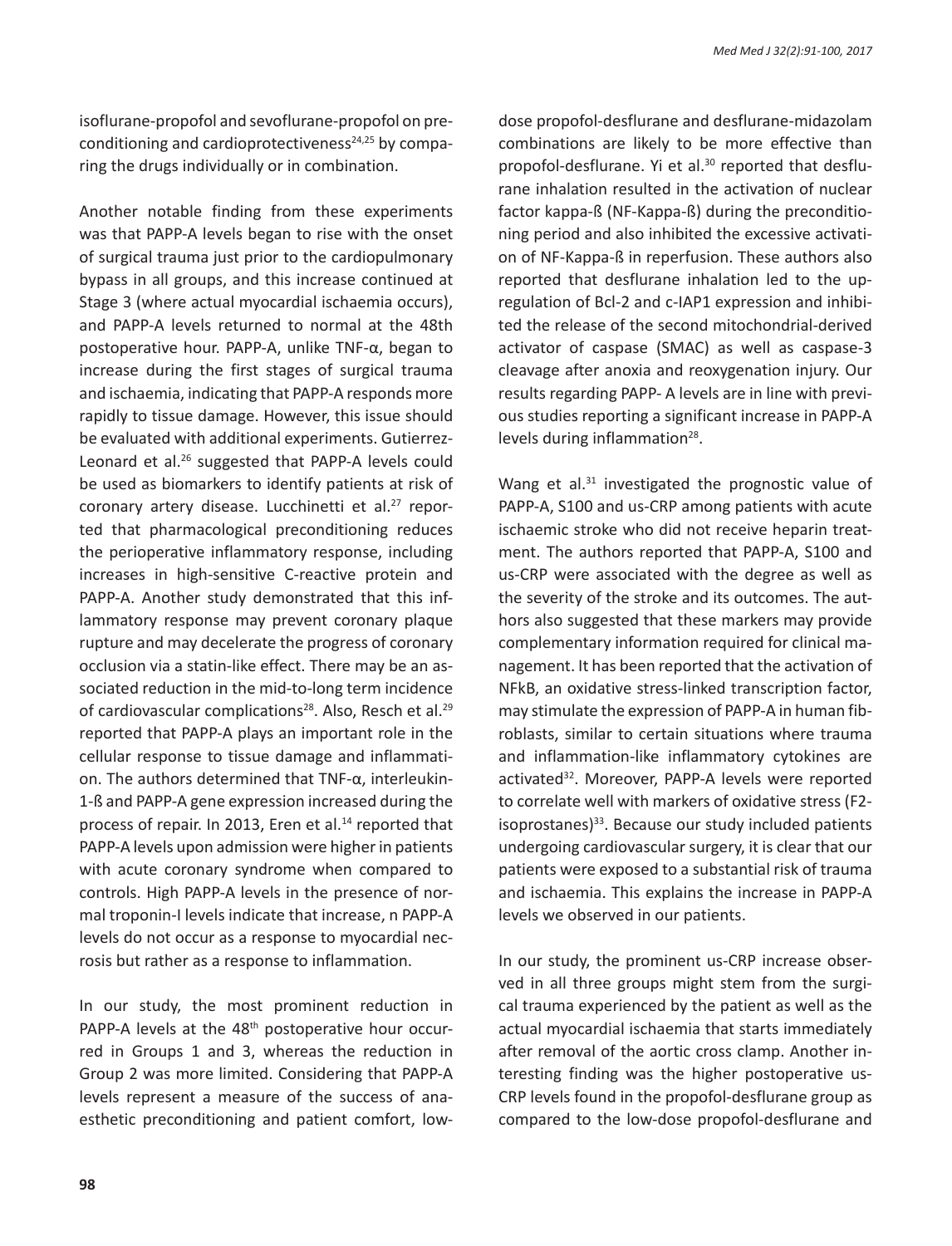desflurane-midazolam groups. Considering the value of CRP levels in assessing pharmacological preconditioning methods in CABG patients, the above finding may provide evidence for the superiority of low-dose propofol-desflurane or desflurane-midazolam. However, there is no doubt that TNF-α and PAPP-A levels should also be taken into account in the assessment of pharmacological preconditioning methods. Although us-CRP and TNF-α show similar trends, the linear correlation between the two was quite weak, so us-CRP cannot be used alone as a surrogate for TNF-α. Moreover, CRP levels are affected by various conditions including trauma, infection and inflammatory reactions. Based on these three criteria (CRP, TNF-α and PAPP-A) as well as the other results presented, it is conceivable that the use of propofol-desflurane is less effective than use of either of the other two options, while both low-dose propofol-desflurane and/ or midazolam-desflurane are effective options. In addition, though we found no significant difference between these methods, we suggest that low-dose propofol-desflurane is the optimal approach (based on the us-CRP, among others).

In conclusion, PAPP-A levels, together with levels of us-CRP and TNF-alpha, may be used as laboratory evidence of the effectiveness of preconditioning provided by anesthetics in patients undergoing coronary artery bypass surgery. We are on the opinion that low-dose propofol-desflurane combination (or desflurane-midazolam combination, if the former is not available) may be preferred to achieve safer way of providing anesthetic preconditioning during coronary artery bypass grafting surgery.

## **References**

- 1. Kohro S, Hogan QH, Nakae Y, et al. Anesthetic effects on mitochondrial ATP-sensitive K channel. *Anesthesiology* 2001;95:1435-340. https://doi.org/10.1097/00000542-200112000-00024
- 2. Frässdorf J, De Hert S, Schlack W. Anaesthesia and myocardial ischaemia/reperfusion injury. *Br J Anaesth* 2009;103(1):89-98. https://doi.org/10.1093/bja/aep141
- 3. Preckel B, Bolten J. Pharmacology of modern volatile anaesthetics. *Best Pract Res Clin Anaesthesiol* 2005;19:331-48. https://doi.org/10.1016/j.bpa.2005.01.003
- 4. Schultz DR, Arnold PI. Properties of four acute phase proteins:

C-reactive protein, serum amyloid A protein, a1-acid glycoprotein and fibrinogen. *Semin Arthritis Rheum* 1990;20:129- 147.

https://doi.org/10.1016/0049-0172(90)90055-K

- 5. Nicklas BJ, You T, Pahor M. Behavioural treatments for chronic systemic inflammation: effects of dietary weight loss and exercise training. *CMAJ* 2005;172:1199-1209. https://doi.org/10.1503/cmaj.1040769
- 6. Bozkurt A, Canataroğlu A, Usal A, et al. Kalp yetersizliğinde tümör nekroz faktör-alfa düzeyinin değerlendirilmesi. *Çukurova Üni Tıp Fak Derg* 2001;26:87-91.
- 7. Tuomisto K, Jousilahti P, Sundvall J, et al. C-reactive protein, interleukin-6 and tumor necrosis factor α as predictors of incident coronary and cardiovascular events and total mortality. A population-based, prospective study. *Thromb Haemost* 2006;95:511-518.

https://doi.org/10.1160/th05-08-0571

- 8. Puglisi MJ, Fernandez ML. Modulation of C-reactive protein, tumor necrosis factor-α, and adiponectin by diet, exercise, and weight loss. *J Nutr* 2008;138:2293-2296. https://doi.org/10.3945/jn.108.097188
- 9. Zhang C, Xu X, Potter BJ. TNF-α contributes to endothelial dysfunction in ischemia/reperfusion injury. *Arterioscler Thromb Vasc Biol* 2006;26:475-480. https://doi.org/10.1161/01.ATV.0000201932.32678.7e
- 10. Eddy LJ, Goeddel DV, Wong GH. Tumor necrosis factor-α pretreatment is protective in a rat model of myocardial ischemia-reperfusion injury. *Biochem Biophys Res Commun*  1992;184:1056-1059.
- https://doi.org/10.1016/0006-291X(92)90698-K 11. Weiping L, Hongwei L, Fusheng G. The effects of C-reactive
- protein (CRP) and tumor necrosis factor-α (TNF-α) on pregnancy-associated plasma protein-A (PAPP-A) expression in human peripheral blood mononuclear cells. Mediators of Inflammation. vol 2012, 9 pages.
- 12. Lawrence JB, Oxvig C, Overgaard MT, et al. The insulin-like growth factor (IGF)-dependent IGF binding protein-4 protease secreted by human fibroblasts is pregnancy-associated plasma protein-A. *Proc Natl Acad Sci USA* 1999;96:3149-53. https://doi.org/10.1073/pnas.96.6.3149
- 13. Conover CA, Harrington SC, Bale LK. Differential regulation of pregnancy associated plasma protein-A in human coronary artery endothelial cells and smooth muscle cells. *Growth Horm IGF Res* 2008;18:213-20. https://doi.org/10.1016/j.ghir.2007.09.001
- 14. Eren S, Kaptanoğlu B, Aybek H, et al. Akut koroner sendrom hastalarında gebelikle ilişkili plazma protein A (PAPP-A) ve insülin benzeri büyüme faktörü I (IGF-I) düzeylerinin değerlendirilmesi. *Türk Klin Biyo Derg* 2013;11:51-57.
- 15. Dembic M, Hedley PL, Torp-Pedersen C, et al. Pregnancyassociated plasma protein-A (PAPP-A) and the proform of the eosinophil major basic protein (ProMBP) are associated with increased risk of death in heart failure patients. *Scand J Clin Lab Invest* 2017;24:1-6. https://doi.org/10.1080/00365513.2017.1325926
- 16. Eagle KA, Guyton RA, Davidoff R, et al. ACC/AHA 2004 guideline update for coronary artery bypass graft surgery: a report of the American College of Cardiology/American Heart Association Task Force on Practice Guidelines (Committee to Update the 1999 Guidelines for Coronary Artery Bypass Graft Surgery). *Circulation* 2004;110:e340-437. https://doi.org/10.1161/01.CIR.0000138790.14877.7D
- 17. Lango R, Mroziński P. Clinical importance of anaesthetic preconditioning. *Anestezjol Intens Ter* 2010;42:206-12.